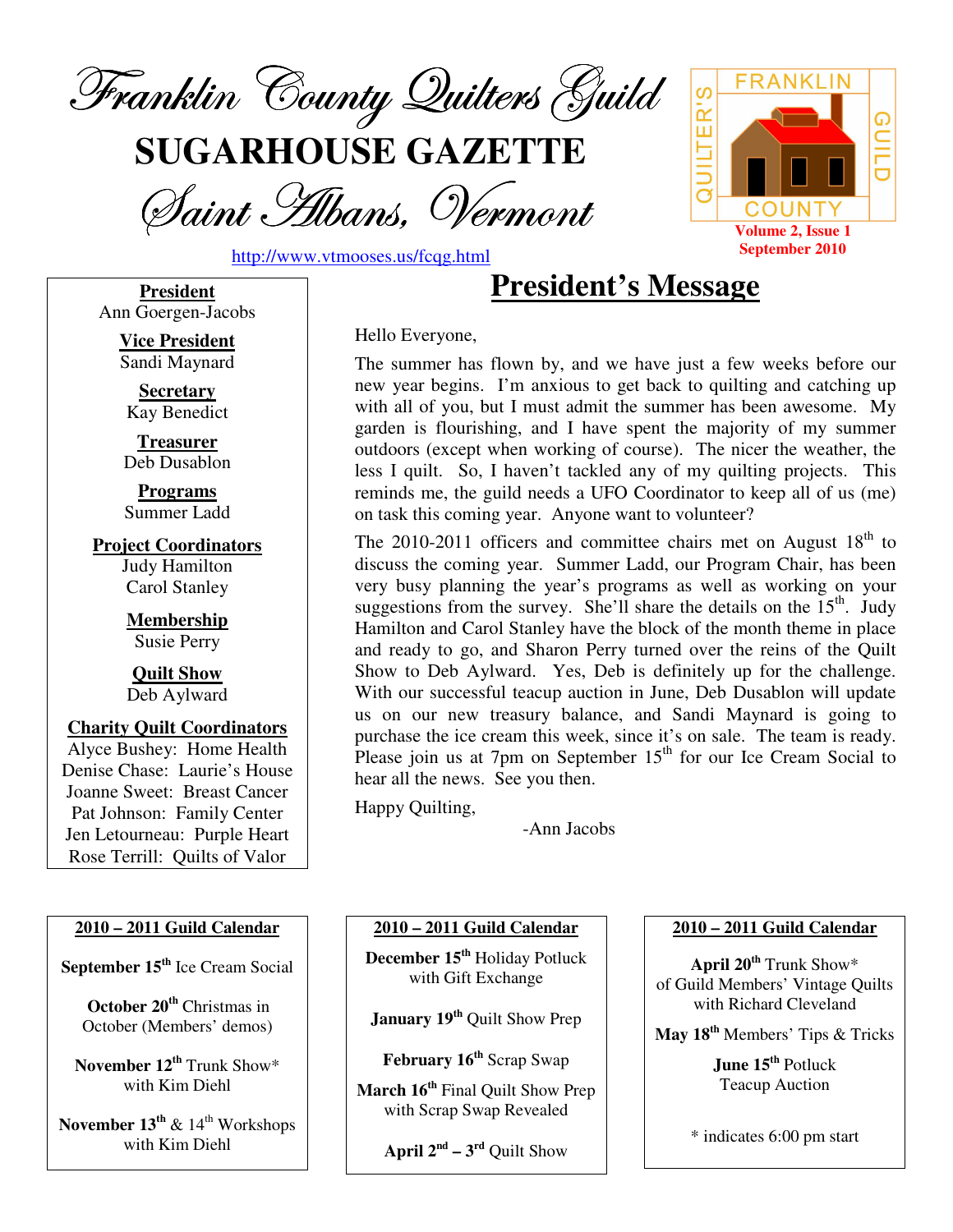# **INTERNATIONALLY KNOWN QUILTER TO VISIT GUILD IN NOVEMBER**

Kim Diehl, hailing from Idaho, will be the guild's guest speaker for the November meeting. As a note, the November meeting will begin at 6:00 p.m. on Friday, November 12<sup>th</sup>.

According to www.kimdiehl.com, "with just the third quilt she'd ever made, self-taught quilt maker Kim Diehl entered and won American Patchwork & Quilting magazine's "Pieces of the Past" quilt challenge in 1998. This win took her life down a new and unexpected path. With her 4<sup>th</sup> quilt, Kim began publishing original designs. Since her challenge win, Kim has seen her work published in numerous national and international magazines.

With her new-found hobby quickly blossoming into a career, Kim realized that she needed to complete her quilts more quickly to meet her ever increasing deadlines. Although she loved using traditional needle-turn methods to hand stitch her appliqué designs, Kim began experimenting with invisible machine appliqué. She soon developed a technique that enabled her to machine-stitch her appliqués in a fraction of the time, and she was delighted to find that they had the appearance of being hand sewn -- Kim has seldom needle-turned a seam since!

Since 2004, she's authored four titles in her bestselling "Simple" series. Her fifth book, Simple Graces, is currently in the works and due for release in November 2010, [just in time for her visit]. In 2008, Kim began designing fabrics for Henry Glass which enabled her to combine her love of richlyhued prints with her "scrap-basket" approach to quilt making, and her designs reflect this."

For more information about Kim Diehl and the workshops she offers, please visit her website at www.kimdiehl.com.

# **THE GUILD & QUILT SHOW NEED YOU!!!**

Deb Aylward has stepped forward to take over as the quilt show chair, but she needs our help. There are still several positions open on the quilt show committee. Those positions are: admissions & reception; awards; and door prize. Members can contact Deb with questions about the tasks involved at 879-3219 or e-mail debaylward@comcast.net or sportsfan130@yahoo.com



# **BLOCK OF THE MONTH PROGRAM FOR 2010 - 2011**

Judy Hamilton and Carol Stanley are in charge of the Block of the Month program for the year as the guild's Project Coordinators. Judy and Carol thought they would try doing different types of pinwheels throughout the year.

At the September meeting, guild members will be voting on whether to use a white-on-white background or a black background for the remainder of the monthly BOMs. Judy and Carol will have a sample of each. Guild members may even decide to do one of each every month. Bring your thoughts to the September meeting.

For the September BOM, do whichever background (white or black) you desire; **see link on page 3**.

# **Additional Pinwheel Instructions for September**

If using 2 different colors for the pinwheels, adjust cutting accordingly.

For Step 2, Judy used 4" squares for ½ square triangles and trimmed them to 3½ inches. It was a little more accurate by trimming.

- Cut eight 3 ½" background squares

- Cut four 3 ½" pinwheel squares (or two of each color if using two colors for the pinwheels; make a 4-patch for the four center squares)

- Cut two 4" squares for triangles in pinwheel colors (one of each color if using two colors)

# **½ Square Triangle Instructions**

Place a background square and pinwheel square right sides together. Draw a diagonal line on the lighter color square. Sew a scant ¼" on either side of line. Cut down line. Iron out and then square off to  $3\frac{1}{2}$ .

Sew together as per diagram.

Unfinished block should measure 12 ½".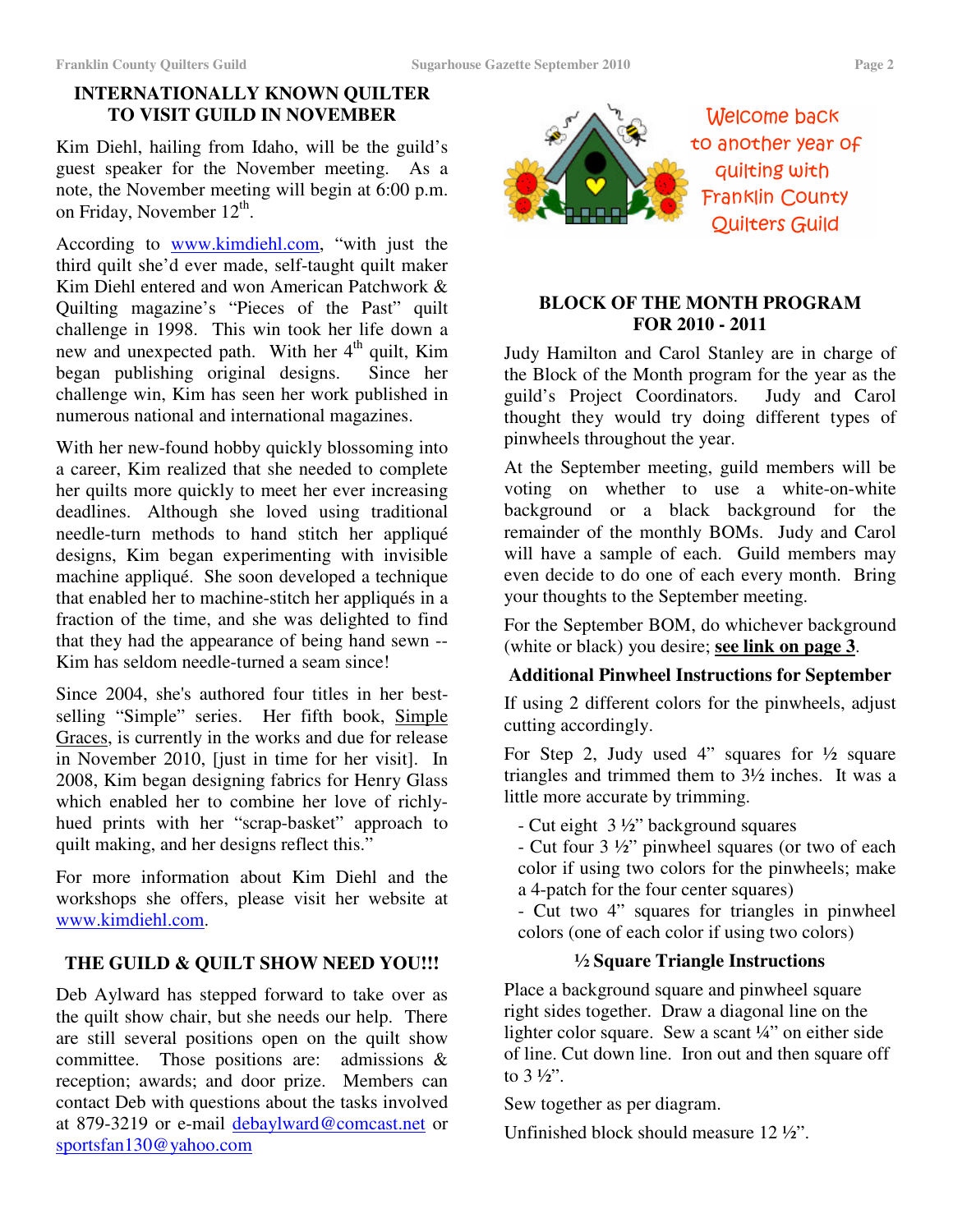# **SEPTEMBER 2010 BLOCK OF THE MONTH PATTERN: PAPER PINWHEELS Pattern from www.quilterscache.com**

**Click the link below for the Paper Pinwheels pattern http://www.quilterscache.com/P/PaperPinwheelsBlock.html**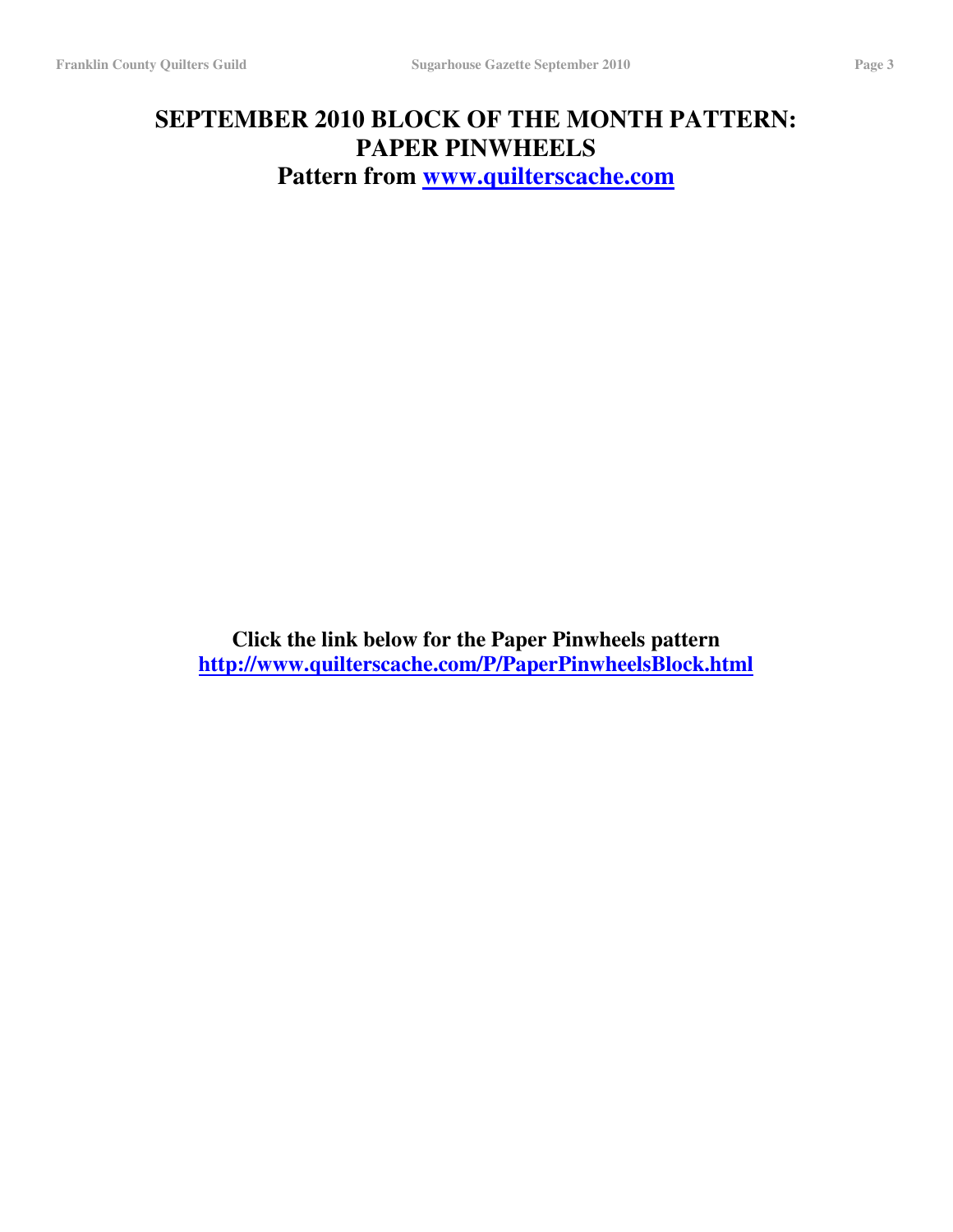#### **FRANKLIN COUNTY QUILTERS GUILD** Minutes of June 16, 2010

**Present:** Total attended, 42; new members, 0; guests, 0 Pr**oceedings:**

*Meeting called to order* at 6:00 p.m. by President, Ann Jacobs.

*Secretary's Report:* Minutes from May - motion to accept, Sally Krupp, seconded by Carol Stanley. Motion carried.

*Treasurer's Report***:** Motion to accept Gerda Thibault; seconded by Nancy Orcutt. Motion carried.

#### *Old Business:*

- Officers for next year: all positions but two were filled; the chair/co-chair for the quilt show. Deb Alyward stepped up to the plate  $&$  will take on the quilt show chair.
- Sharon Perry made a motion to approve changes to the bylaws, Article III, Members, Section 1. Handout of the final change was given out in May; seconded by Babette Coons. Motion carried.
- 2011 Charity Quilt nominations are Laurie's House and Toys for Kids in Vermont. Laurie's House won

#### *New Business:*

- New slate of officers motion to accept Sharon Perry; seconded by Dale McFeeters. Motion carried.
- Teacup Auction raised \$269.00
- Country Thyme VT Derby Quilters is having a garage sale Saturday, Jun 19th, 9am - 3pm. Tables available for \$10.
- Pat Johnson is looking for fabric donation to make quilts for the family center. She would like 1/2 yard cuts.
- Elaine Magnan suggested a challenge using at least 6 of this year's BOM, to be displayed in next year's quilt show.

#### *Monthly Drawings*

- Door prize went to Dale McFeeters.
- BOM drawing won by Nancy Orcutt.
- Charity quilt drawing NA.
- WIP/UFO drawing; May Carol Stanley; June Elaine Magnan. Overall winner is Elaine Magnan.

#### *Programs*: Tea Cup Auction & Pot Luck Dinner

#### *Other Business*

- Executive board meeting, August 18.
- Meeting adjourned at 8:00 pm

Minutes submitted by Secretary, Roseanne Terrill.

# *Deadline for articles for October newsletter:* **Friday, October 1 st**

Please email articles to Sharon Perry, vtquilter@gmail.com, or mail to PO Box 517, Montgomery Center VT 05471

#### **FRANKLIN COUNTY QUILTERS GUILD EXECUTIVE BOARD MEETING**

Minutes of August 18, 2010

**Present:** Ann Jacobs, Sharon Perry, Summer Ladd, Judy Hamilton, Deb Aylward, Rose Terrill, Joanne Sweet, Gerda Thibault, Kay Benedict

#### **Proceedings:**

*Meeting called to order* at 6:40pm by Ann Jacobs, Pres.

*Scheduled meetings and programs:*

- September 15 Ice cream social and get-acquainted activity
- October 20 Demo night for Christmas gift ideas: placemats, bags, table runners.
- November 12 (Friday at 6pm) Kim Diehl, guest speaker
- November 13 (Saturday) & November 14 (Sunday): workshops at St. Albans Town School. Volunteers are needed to help the teacher.
- December 15 Pot luck supper and gift exchange (a simple, inexpensive, handmade ornament or gift)
- January 19 Quilt show prep
- February 16 Fabric swap
- March 16 Final show prep & fabric swap projects
- April 20 (at 6pm) Richard Cleveland, guest speaker (Members to bring vintage quilts made before 1960.)
- May 18 Member tips and shortcuts
- June 15 Teacup auction

Doors open at 6:30pm, meeting begins at 7pm (except the November and April meetings which begin at 6pm).

Members will be asked to sign attendance sheets to keep accurate records of current membership and participation. Summer will prepare sheets for meetings.

Cancellation of meetings due to inclement weather will be decided by 3pm. Ann Jacobs will contact Sharon Perry, who will email the members on her behalf. Cancellations will also be announced on the radio.

#### *Block of the month:*

This year's theme is PINWHEELS. At the September meeting, we will decide on a black background vs. a white background for blocks for monthly drawings.

#### *Membership:*

Membership form will be included in the September newsletter, so that members may print out the form, fill it out in advance, and bring it to the September meeting to facilitate registration.

#### *Charity quilts:*

**2011 Raffle Quilt** - will be quilted for the September meeting.

**2012 Raffle Quilt** - Two choices of patterns will be presented for a vote. Instructions and fabric needs will be slightly oversized to allow for trimming down to size.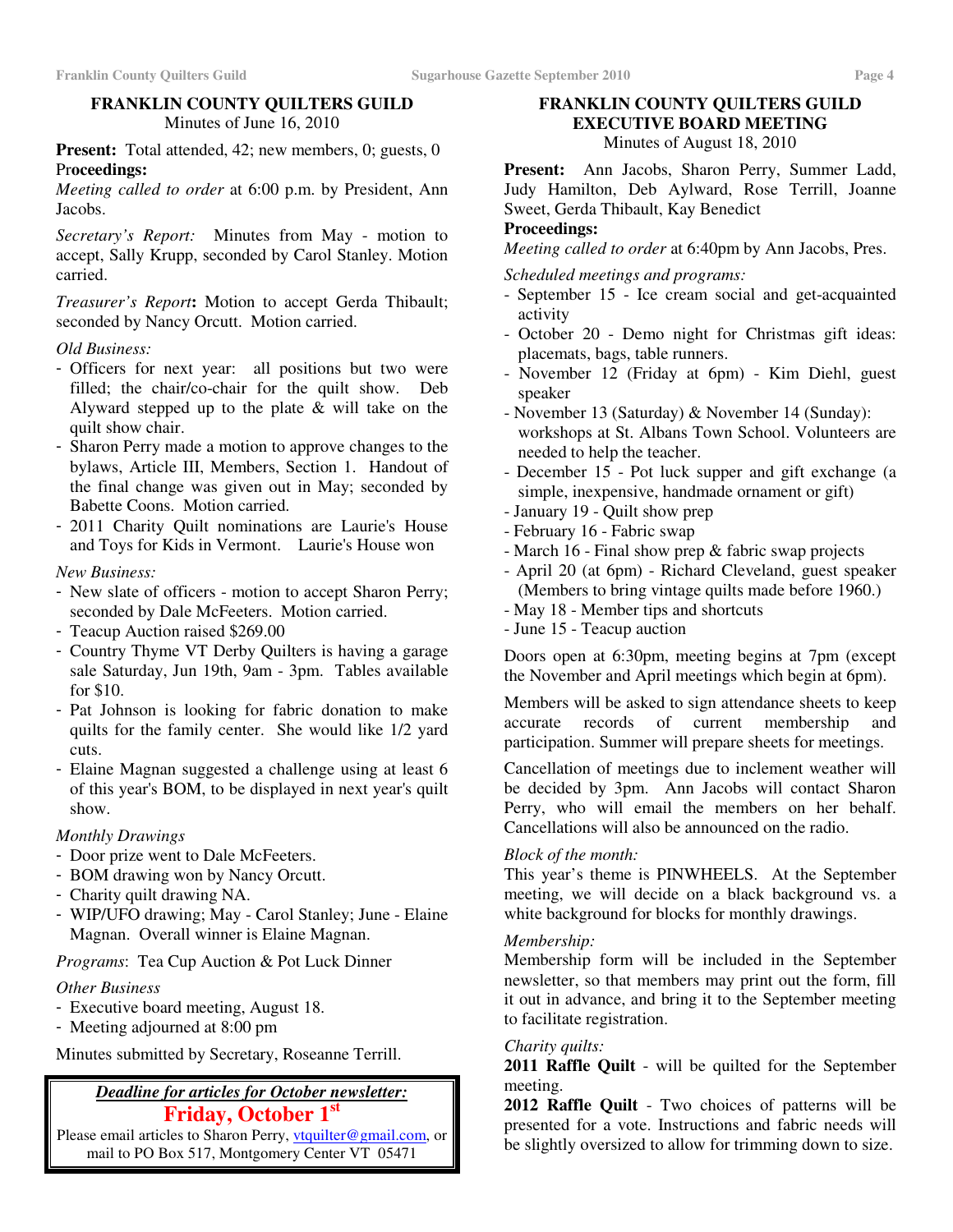**Breast Cancer Quilts** - No kits are currently available. Joanne will schedule a work day to put kits together.

**Orphan Block Quilts** - Six are done. Some lone blocks may be more suitable for pillow covers or other items for the silent auction at the quilt show.

**Charity Quilt Labels** - Every quilt that goes out should have a label with our (FCQG) name on it. Sharon Perry will have a stamp made at Staples. A label will be included in each charity quilt kit.

#### *Quilt Show:*

Set up on Friday, April 1, 2011; show on Saturday and Sunday, April 2 and 3. It is hoped that all members will have a quilt in the show.

#### *Other business:*

Summer Ladd reported results of the member survey distributed at the last meeting. Fabric, patterns and notions are needed for monthly drawings and birthday fat quarters.

Gerda suggested making reusable bags to donate to area food shelves. We may put a simple pattern in the newsletter. (Editor's note: Here's a link to an easy-tomake, wallet-sized, fold-up, re-usable grocery bag, http://whipup.net/2007/09/01/wallet-sized-fold-up-reusable-shopping-bag/

Meeting adjourned at 8:20pm. Minutes submitted by Kay Benedict, Secretary

#### **MONTHLY MEETING FORMAT**

| $6:30 \text{ pm}$ | Doors open                           |
|-------------------|--------------------------------------|
|                   | Sign-up for raffle BOM blocks if you |
|                   | made one                             |
|                   | Sign-up for monthly drawing          |
|                   | Pick up name tag                     |
| $7:00 \text{ pm}$ | Business meeting                     |
|                   | Show and Tell                        |
|                   | Short break as appropriate.          |
|                   | Program for the evening              |
|                   |                                      |
|                   |                                      |

#### **ORPHAN BLOCKS WANTED**

Do you have any blocks left over from a project completed long ago? If so, bring them in and donate them to the guild's Orphan Block Box. Gerda Thibault is the guild's keeper of the box.

We plan to keep the quilts for "emergencies" (where a quilt is what the doctor ordered) which might arise throughout the membership year. So if you have any orphan blocks, donate them to the guild and we'll find them a good home in a finished quilt.

**AVOID THE LONG LINES AT THE MEETING:** Mail this form and \$15 check, payable to FCQG, to **Susie Perry, 55 Messenger Street, St Albans VT 05478**

 $A$  and  $A$  and  $A$  and  $A$  and  $A$  and  $C$  ut here and  $A$  and  $A$  and  $A$  and  $A$  and  $A$ 



| <i><b>WELCOME TO THE</b></i> |
|------------------------------|
| <i>FRANKLIN COUNTY</i>       |
| <i><b>QUILTERS GUILD</b></i> |

# **Registration Form**

*Name:*

*Address:*

*Telephone number:*

*Email Address:*

*Please mark: New Member or Renewal*

*Have you ever held an office in this guild before? If yes, what office(s) have you held?*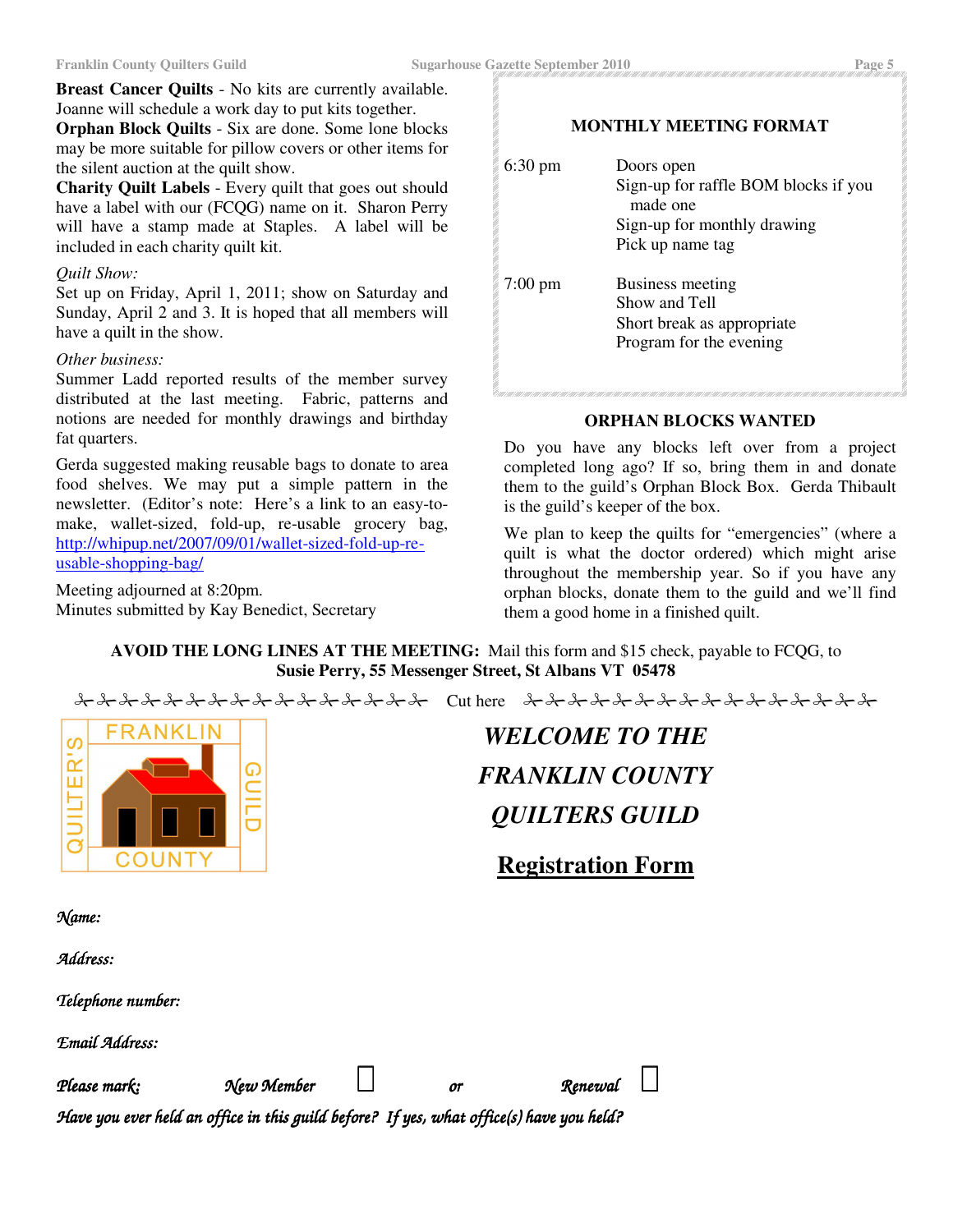# **FRANKLIN COUNTY QUILTER'S GUILD Treasurers' Report --- September 15, 2010**

| <b>Opening Balance</b>                                                                       |                      | \$2,592.90 |
|----------------------------------------------------------------------------------------------|----------------------|------------|
| <b>Funds collected</b><br>Vendor donation (Yankee Pride)<br><b>Silent Auction</b>            | \$200.00<br>\$304.00 |            |
| Total                                                                                        | \$504.00             |            |
|                                                                                              | Total                | \$3,096.90 |
| Funds paid out<br>Church of the Rock, Aug/Sept rent<br>Gerald Perry, Room set-up for Aug/Sep | \$70.00<br>\$40.00   |            |
| Total                                                                                        | \$110.00             |            |
| <b>Grand Total</b>                                                                           |                      | \$2,986.90 |
| 2010 YTD Collections: \$3199.26                                                              |                      |            |
| Respectfully submitted,                                                                      |                      |            |

Deborah L. Dusablon, Treasurer 09/15/10

#### <u>QUILT TIPS</u>

- Use the small stand up empty boxes of tissues on your work table to throw away scraps, loose thread, etc. The scraps, etc., stay put, and the box takes up minimal table space.

- Don't have a needle threader on your machine? Buy a pack of floss threaders - you'll find them in the dental aisle of your local drug store. You will be amazed how easily you'll be able to thread that needle!